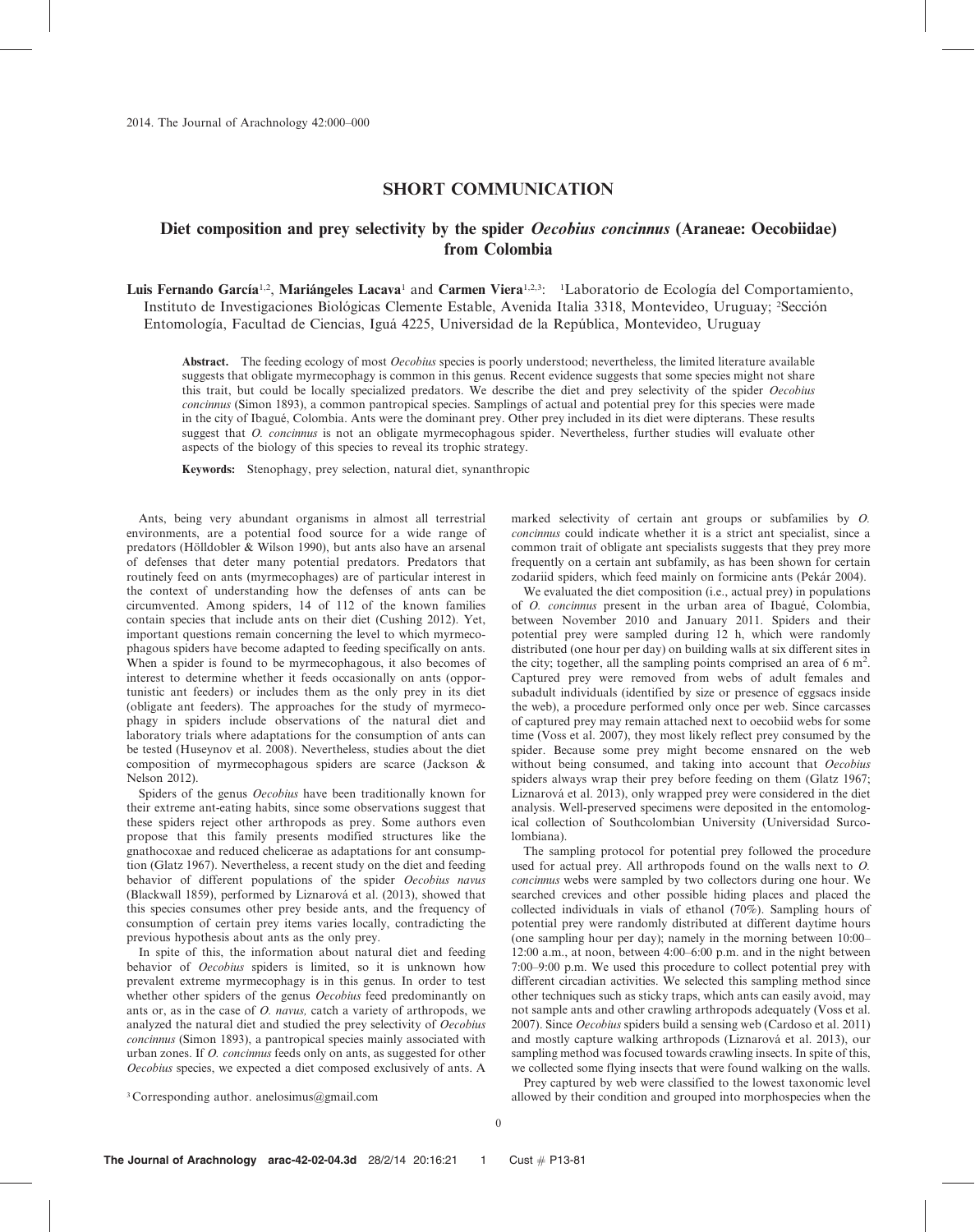Table 1.—Percent of captured and available prey found in the same microhabitats as *Oecobius concinnus*. Others include arthropods of the groups Araneae, Blattodea, Collembola and Coleoptera.

| Prey order  | Captured $(\% )$ | Available $(\% )$ |  |
|-------------|------------------|-------------------|--|
| Hymenoptera | 99               | 94                |  |
| Diptera     |                  |                   |  |
| Others      | O                |                   |  |
| N           | ววว              | 527               |  |

species could not be identified. We measured selectivity for each species using the Savage selectivity index (Wi). This index measures selectivity as the ratio of each consumed prey, divided by the proportion of this prey among available prey. Statistical significance for this index was found using a chi-square test with a sequential Bonferroni correction (Manly et al. 2002). Significant values for the chi-square test indicate a biased selectivity toward a certain prey species, while non-significant values indicate no selectivity. In order to evaluate similarity between species composition on actual and potential prey, we used the Morisita index (Krebs 1999). Statistical analyses for the Savage selectivity index were made within the software R for Windows 2.13.1 (R Development Core Team 2012). The Morisita similarity index was computed using the software Past 2.17c (Hammer et al. 2001).

We sampled 223 individuals and found the same number of captured prey (only one prey per web was found and collected). All collected prey belonged to the orders Hymenoptera and Diptera. For hymenopterans, the only recorded family was Formicidae, while for dipterans it was Chironomidae. We observed a marked prevalence of hymenopterans, which composed about 99% of the diet as opposed to dipterans, with only 1%. Potential prey were represented by 572 individuals grouped into six orders. The order Hymenoptera (Formicidae) was the most frequent, representing 94%, followed by Diptera with 3%. Other prey orders that showed a very low abundance (e.g., Araneae, Blattodea, Collembola and Coleoptera) were grouped in the category ''others'' and collectively represented 3% of available prey (Table 1).

Species composition was very similar (82%) between the actual and potential prey according to the Morisita index. There was a higher consumption of certain ant species like Paratrechina sp. and Pseudomyrmex sp. when compared to their availability; nevertheless, we did not find a marked selectivity for any of the prey consumed (Table 2).

Although the sampling period in our study was short compared to other descriptions of the diet composition in spiders, it sufficed to identify several prey species in the diet of O. concinnus, such as the dipterans, which had only been recorded for O. navus (Liznarová et al. 2013; Voss et al. 2007). The high capture frequency of ants by O. concinnus can be explained by the pronounced local abundance of this group compared to other prey. A similar tendency has been found in some theridiid spiders of the genus Latrodectus, which commonly include ants in their diet due to their high local abundance (Hódar  $\&$ Sánchez-Piñero 2002; Salomon 2011).

## 0 THE JOURNAL OF ARACHNOLOGY

The high capture frequency of four ant species is explained by their availability; since Oecobius builds a web on the wall surface, the possibility of capturing crawling prey is higher than that of flying prey. Additionally, the predatory behavior of Oecobius, which consists of wrapping prey with silk and biting it once it is immobilized, allows them to capture dangerous prey like ants (Glatz 1967). Interestingly, some of the ant species consumed by O. concinnus, namely Camponotus sp. and Paratrechina sp., are considered invasive urban pests and show a wide pantropical distribution (Bolton 1995; Wilson 1973; Hansen & Klotz 2005) similar to that of *O. concinnus* (Santos & Gonzaga 2003; Brazil et al. 2005). For this reason we suspect that these ant species are a common prey for several populations of O. concinnus. The capture of other prey beside ants indicates that O. concinnus is not a strict myrmecophagous spider; nevertheless, the high capture frequency of ants suggests that they are an important prey in the diet of this species. This tendency is also shared by some spiders of the families Theridiidae and Salticidae, which do not prey exclusively on ants, but include them commonly in their diet (Cushing 2012). Other traits, such as locating the web next to places where ants are very common, are shared by O. concinnus and the occasional ant feeding spider Steatoda fulva (Keyserling 1884; Hölldobler 1970), suggesting that the presence or abundance of ants could influence the web location of the former species. Additional studies should explore this aspect.

Since diet analysis by itself cannot reveal the complete trophic strategy of an organism, further experiments that analyze feeding choice and specialized predatory adaptations are needed to reveal whether the species is a trophic specialist. Future studies may assess whether the diet of *O. concinnus* varies locally like that of *O. navus.* 

#### ACKNOWLEDGMENTS

We are indebted to Alejandro Brazeiro, Stano Pekár, José A. Hódar and Robert R. Jackson for literature and suggestions. David Wise provided very useful feedback on the paper's structure and improved the English. Wolfgang Nentwig provided literature, and Adalberto Santos confirmed the identity of this species. Paola González Vanegas and John Lapolla assisted with arthropod identification, and Miguel Hernández helped with fieldwork. We also thank two anonymous referees for comments that improved this manuscript. Financial support was provided by the postgraduate program (PEDECIBA) and National Agency of Research and Innovation (ANII).

#### LITERATURE CITED

- Bolton, B. 1995. A taxonomic and zoogeographical census of the extant ant taxa (Hymenoptera: Formicidae). Journal of Natural History 29:1037–1056.
- Brazil, T.K., L.M. Almeida-Silva, C.M. Pinto-LeiteI, R.M. Lira-da-Silva, M.C. Lima Peres & A.D. Brescovit. 2005. Aranhas sinantrópicas em três bairros da cidade de Salvador, Bahia, Brasil (Arachnida, Araneae). Biota Neotropica 5:163–169.
- Cardoso, P., S. Pekár, R. Jocqué & J.A. Coddington. 2011. Global patterns of guild composition and functional diversity of spiders. PLoS ONE 6:e21710.

Table 2.—Savage's selectivity analysis (Wi) of Oecobius concinnus over different prey types (ant subfamilies are indicated inside brackets). Only one morphospecies from the family Chironomidae was found.

| Prey species                              | Captured $(\% )$ | Available $(\% )$ | Wi   |      |
|-------------------------------------------|------------------|-------------------|------|------|
| <i>Camponotus</i> sp. (Formicinae)        |                  | 30                | 0.92 | 0.70 |
| <i>Neivamyrmex</i> sp.(Dolichoderinae)    |                  | 45                | 0.60 | 0.40 |
| <i>Paratrechina</i> sp. (Formicinae)      |                  | 14                | 1.67 | 0.54 |
| <i>Pseudomyrmex</i> sp. (Pseudoyrmicinae) |                  |                   | 3.06 | 0.14 |
| Chironomidae                              |                  |                   | 0.33 | 0.76 |